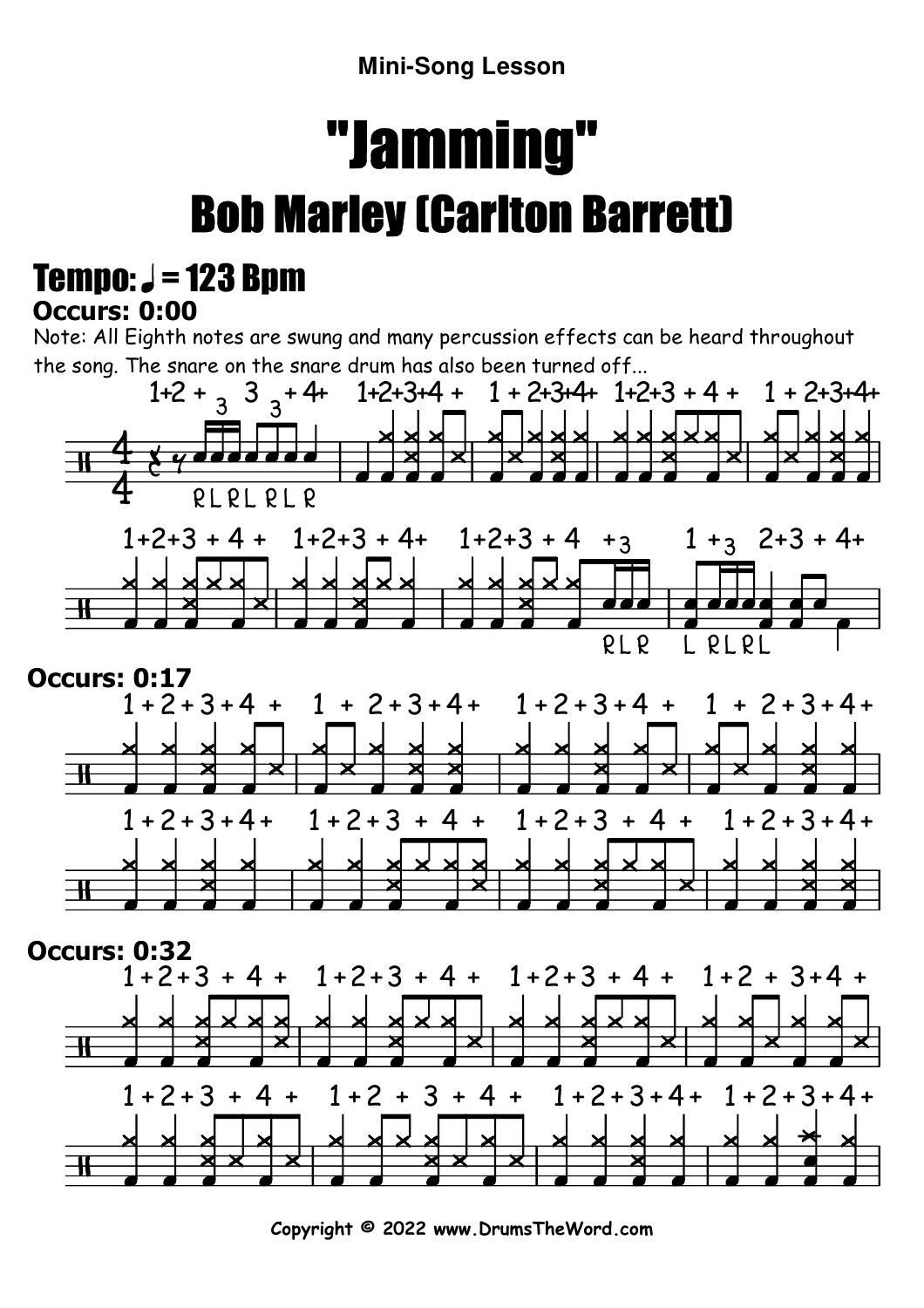## "Jamming"Bob Marley (Carlton Barrett)







**Copyright © 2022 www.DrumsTheWord.com**